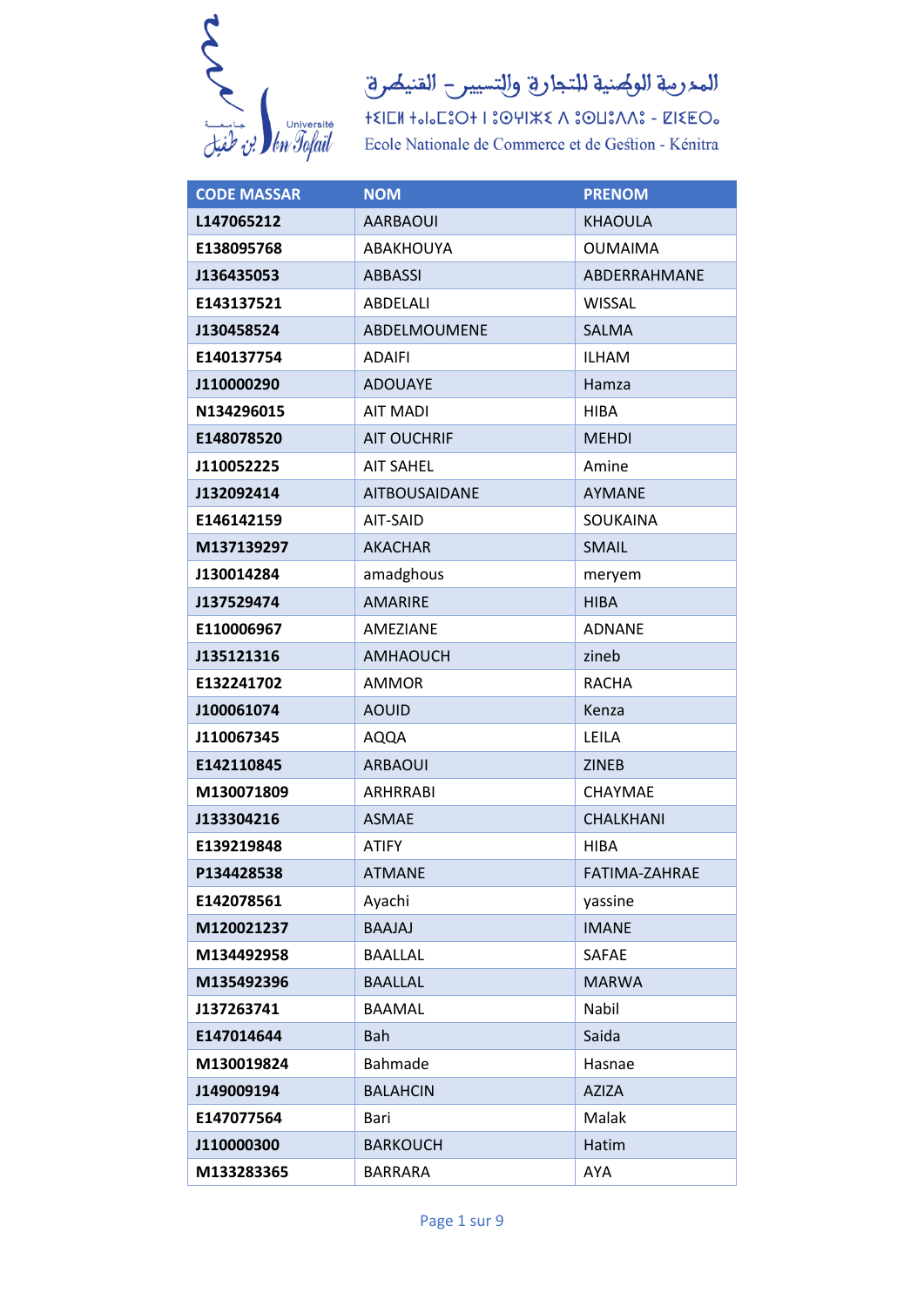

المدرمة الولهنية للتجارة والتسيير القنيصرة

 $+ \xi | \text{EM } +_0|_0 \text{L}^2 \text{O} + 1 \text{ } 3 \text{O} \text{H} \text{J} \text{K} \xi \text{ } \Lambda \text{ } 3 \text{O} \text{L} \text{3} \Lambda \Lambda \text{S} - \text{K} \text{K} \text{E} \text{O}_0$ Ecole Nationale de Commerce et de Gestion - Kénitra

| M146064401 | <b>BEGGAR</b>      | Imad                  |
|------------|--------------------|-----------------------|
| J142009925 | <b>Bekkouche</b>   | Hiba                  |
| J149029195 | <b>BELAKBIR</b>    | ALI                   |
| R110132257 | belchguer          | kaltoum               |
| E146192773 | <b>BELHAMRA</b>    | <b>KHADIJA</b>        |
| E136236143 | <b>BELKHOUDA</b>   | <b>IMRANE</b>         |
| J132394865 | <b>BELKHYR</b>     | Saad                  |
| J110005099 | <b>BELLAHCENE</b>  | <b>INES</b>           |
| J135507002 | <b>BELLALI</b>     | <b>WASSIM</b>         |
| J110033641 | <b>BELMJAHAD</b>   | <b>ALIAE</b>          |
| H134289342 | <b>BELMRHAR</b>    | <b>ACHRAF</b>         |
| J110005121 | <b>BEN MIRA</b>    | NEJMA HIBAT ALLAH     |
| J135216015 | <b>BENABBOU</b>    | <b>HIBA</b>           |
| J146021651 | <b>BENADDIA</b>    | <b>MOHAMED</b>        |
| J133095703 | <b>BENALLA</b>     | <b>MARIYAM</b>        |
| E140032266 | <b>BENAOUM</b>     | <b>ANAS</b>           |
| J138274519 | <b>BENATTABOU</b>  | <b>HAITAM</b>         |
| J137215197 | <b>BENATTABOU</b>  | <b>SAFAA</b>          |
| E130236094 | <b>BENBELLA</b>    | <b>AMAL</b>           |
| J130497101 | <b>BENBIHI</b>     | <b>NISRINE</b>        |
| J110072273 | <b>BENCHAKROUN</b> | <b>MERYEM</b>         |
| E149110849 | <b>BENERRADI</b>   | Mohamed ADAM          |
| N136090082 | <b>BENKADA</b>     | <b>RIME</b>           |
| J136370416 | <b>BENKARROUCH</b> | <b>KENZA</b>          |
| P110062630 | <b>BENM'BAREK</b>  | <b>HAJAR</b>          |
| N132292238 | <b>BENNAOUAR</b>   | <b>BOUTAINA</b>       |
| J139168420 | <b>BENTALEB</b>    | <b>IKRAM</b>          |
| E140168307 | <b>BENTOURI</b>    | <b>MOHAMMED NAZIH</b> |
| J140056186 | BERDA?             | <b>BASMA</b>          |
| N134333646 | <b>BERM</b>        | <b>AYOUB</b>          |
| J131128251 | <b>BIADI</b>       | <b>DOAA</b>           |
| E136236053 | <b>BIDOUN</b>      | EL HOUSSAINE          |
| E130258308 | BIKJDAOUENE        | <b>HAJAR</b>          |
| M136327776 | Bouamar            | Sara                  |
| J133363109 | <b>BOUAMRI</b>     | <b>HIBA</b>           |
| K138503569 | <b>BOUASRI</b>     | SALMA                 |
| D139747115 | <b>BOUBKRI</b>     | <b>AMINE</b>          |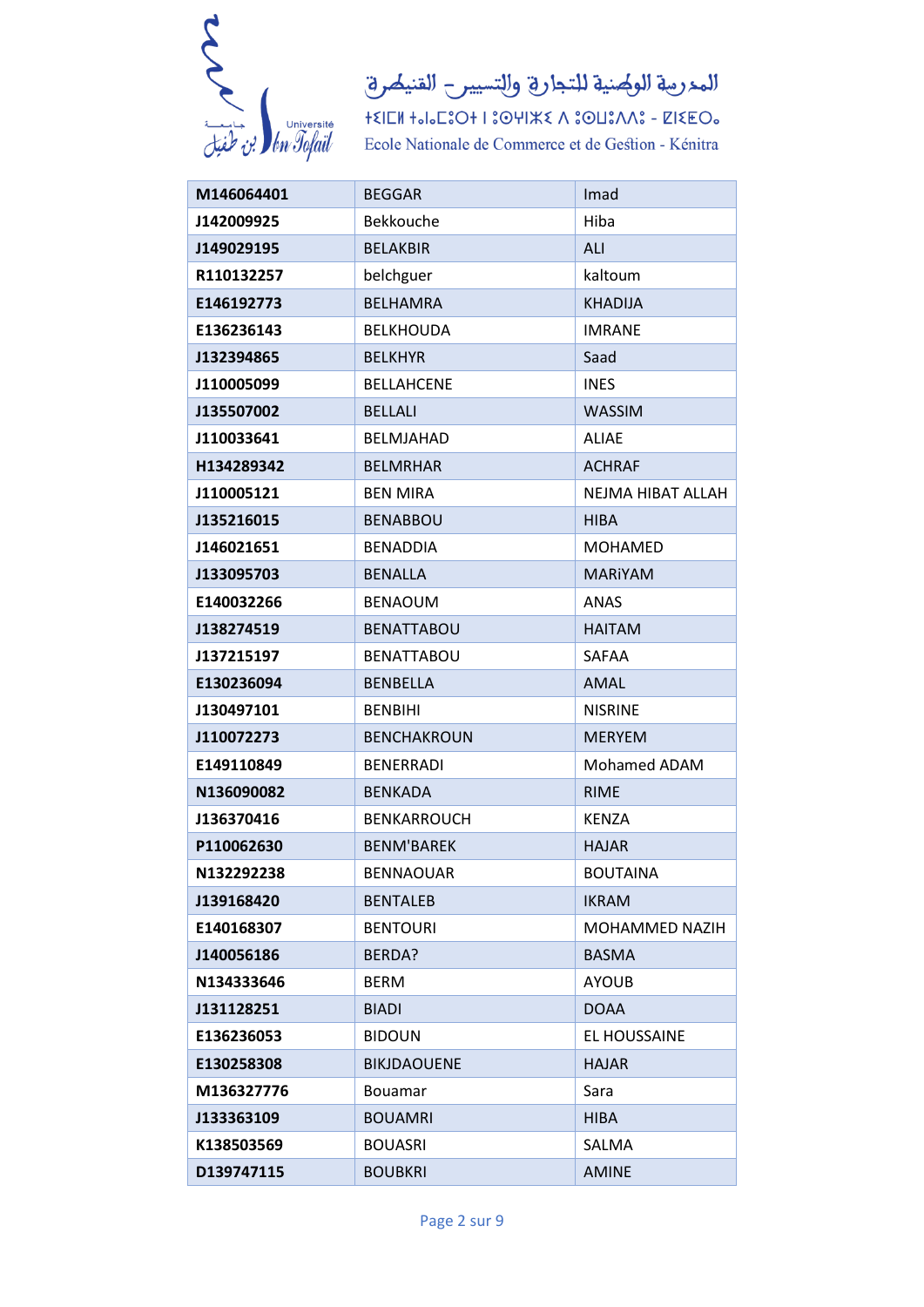

| G139652854  | <b>BOUCETTA</b>          | <b>MARWA</b>                    |
|-------------|--------------------------|---------------------------------|
| J137272414  | <b>BOUCHAARA</b>         | <b>ISMAIL</b>                   |
| J130027208  | <b>BOUCHENTOUF</b>       | <b>HIBA</b>                     |
| J110006314  | <b>BOUDADENE</b>         | <b>AYOUB</b>                    |
| E133200393  | <b>BOUDRARI</b>          | <b>HASSAN</b>                   |
| E147088110  | <b>BOUGATTAYA</b>        | <b>IMANE</b>                    |
| J133371985  | <b>BOUGUETAIB</b>        | <b>MOHAMED</b>                  |
| J136128183  | <b>BOUJAABOUD</b>        | <b>KHAOULA</b>                  |
| N120013889  | Boujida                  | Khadija                         |
| M145062119  | <b>BOUKHARI</b>          | Wissal                          |
| J131522206  | <b>BOUKHARI</b>          | <b>AMINA</b>                    |
| J145056004  | <b>BOUMEZGANE</b>        | <b>FATIMA ZAHRAE</b>            |
| E148031980  | <b>BOUNASRI</b>          | Khaoula                         |
| E130156075  | <b>BOUNFOUR</b>          | <b>ASMAE</b>                    |
| J110025716  | bououd                   | hajar                           |
| J137406362  | <b>BOURNOU</b>           | LAMIAE                          |
| L140032927  | <b>BOUSHAIB</b>          | <b>IMANE</b>                    |
| E148015529  | <b>BOUSSETTA</b>         | <b>SALMA</b>                    |
| J136535180  | <b>BRACHMI</b>           | <b>MOHAMED</b>                  |
| E147110777  | <b>CAIDI</b>             | <b>MOHAMMED</b><br><b>AMINE</b> |
| J133339755  | <b>CHABI</b>             | FATIMA EZZAHRA                  |
| J133500539  | <b>CHACHE</b>            | <b>BOUTAINA</b>                 |
| J110025754  | <b>CHAKIR</b>            | <b>HAFSA</b>                    |
| E138217144  | <b>CHAKOUR EL MEZALI</b> | <b>INASS</b>                    |
| E140142139  | <b>CHAKROUN</b>          | <b>HAMID</b>                    |
| J110013822  | <b>CHAMMAMI</b>          | YASMINE                         |
| J130545904  | <b>CHAOUI</b>            | <b>HASNAE</b>                   |
| E145077771  | Chentit                  | Zineb                           |
| J110066407  | <b>CHERITE</b>           | <b>RADWA</b>                    |
| J149009085  | <b>CHERKAOUI</b>         | Saliha-Yasmine                  |
| \$134309480 | <b>CHIBOUB</b>           | <b>MALAK</b>                    |
| J132482950  | <b>CHKAIR</b>            | <b>DOUAAE</b>                   |
| J130324051  | <b>CHLAGUE</b>           | SAMIA                           |
| S135222073  | <b>CHLIAH</b>            | <b>AIMANE</b>                   |
| E148201726  | <b>CHRAIHI</b>           | SALMA                           |
| F133223079  | <b>DAKI</b>              | <b>DOUAA</b>                    |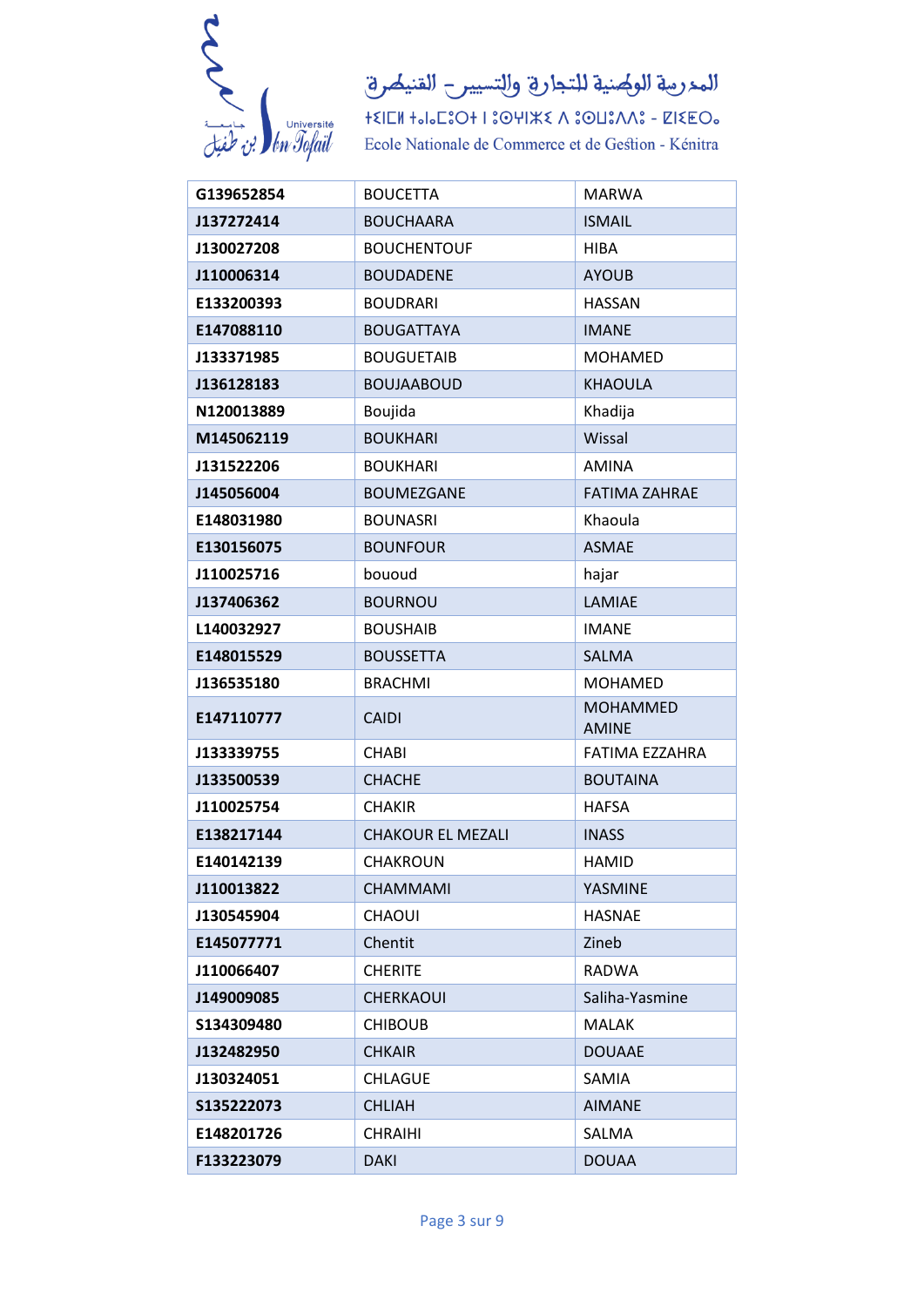

| J130403885 | dakir                    | rihab               |
|------------|--------------------------|---------------------|
| E146175636 | <b>DHAIM</b>             | <b>NADA</b>         |
| J133362196 | <b>DIOURI</b>            | <b>IHSAN</b>        |
| E132265160 | <b>DKADEK</b>            | <b>NASSIMA</b>      |
| E135236102 | <b>DOUABANE</b>          | <b>NADA</b>         |
| J135453288 | <b>DRIF</b>              | <b>RIHAB</b>        |
| J131424060 | <b>DRISSI</b>            | <b>AYA</b>          |
| J135092385 | <b>DRISSI EL HAOUARI</b> | <b>REDA</b>         |
| N130209365 | <b>ECHBEL</b>            | <b>CHAYMAE</b>      |
| J100009365 | <b>EL ACHLATE</b>        | Ghita               |
| J138468286 | EL ADNANI                | YASSINE             |
| J137458559 | <b>EL AFATI</b>          | <b>IMANE</b>        |
| J133341440 | <b>EL AFTASSI</b>        | <b>YOUNES</b>       |
| P130394530 | El Ahmadi                | Maria               |
| J136157093 | EL ALAOUI                | <b>AHLAME</b>       |
| R136813374 | <b>EL AMIMRI</b>         | Yasmine             |
| E132200442 | <b>EL AMRAOUI</b>        | <b>YOUSSEF</b>      |
| E145077587 | El Ayadi                 | Majdouline          |
| N142028890 | <b>EL BACHARI</b>        | <b>AYYOUB</b>       |
| E134042851 | EL BAHI                  | <b>SOUKAINA</b>     |
| E110002298 | EL BAKKAL                | <b>DOHA</b>         |
| J100049920 | <b>EL BAKKOURI</b>       | Nada                |
| E139187271 | <b>EL BIADI</b>          | <b>AYA</b>          |
| J134104713 | <b>EL BOUKHARI</b>       | Ayoub               |
| J132179025 | <b>EL GATI</b>           | salma               |
| N131156052 | EL GUENDOUZ              | <b>BAKRMOHAMMED</b> |
| J138298668 | EL HACHIMI               | <b>CHAYMAE</b>      |
| J131426562 | EL HADRANI               | <b>ZINEB</b>        |
| J136363073 | <b>EL HAIL</b>           | Wissal              |
| M137439106 | <b>EL HAITAMY</b>        | <b>HANAE</b>        |
| R145065657 | EL HAMIDI                | AYA                 |
| M135288517 | EL HIDANI                | <b>OMAYMA</b>       |
| J110072261 | EL HOUR                  | <b>TARIK</b>        |
| N137365714 | EL IDRISSI EL MALOULI    | Zineb               |
| J137494368 | EL JAOUANI               | <b>NAJLAE</b>       |
| J134522086 | <b>EL KASSIOUI</b>       | Houda               |
| J144034478 | EL KHAMMALI              | YASMINA             |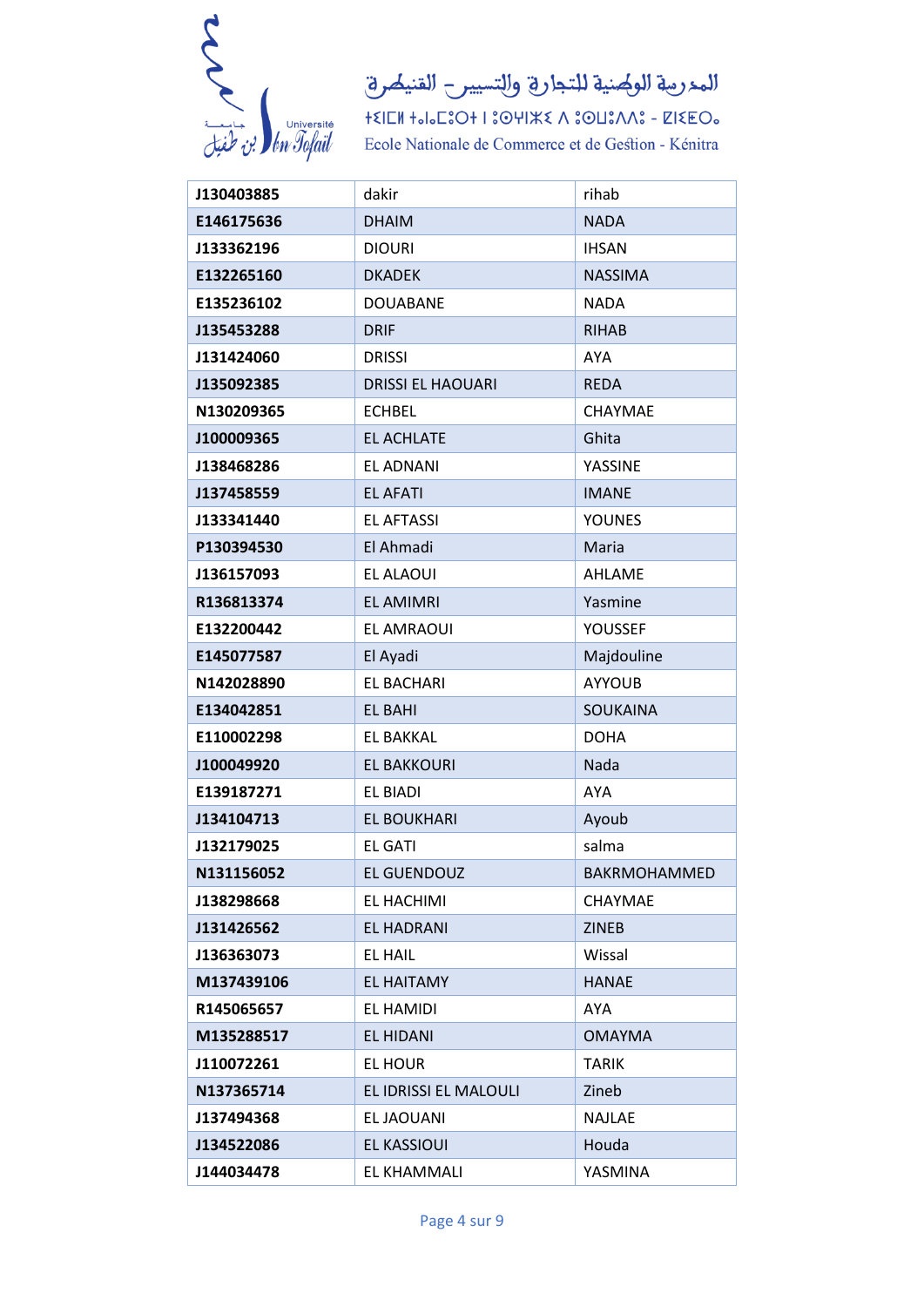

المدرمة الولهنية للتجارة والتسيير القنيصرة

| J138370345 | <b>EL MOUBARIK</b>     | <b>HIBA</b>      |
|------------|------------------------|------------------|
| J139363497 | EL MOUJAHID            | Safae            |
| J139468125 | <b>EL MOUTAKI</b>      | <b>YOUSSEF</b>   |
| J137405190 | EL OUADGHIRI ELHASSANI | EL MEHDI         |
| M130099935 | <b>ELADDIOUI</b>       | <b>ABDELAZIZ</b> |
| E139078223 | EL-AKKARY              | AYMANE           |
| J131172733 | <b>ELALAMI</b>         | ABDELHAMID       |
| M137270916 | EL-AOUNI               | <b>CHAIMAE</b>   |
| M136229712 | <b>EL-FAL</b>          | <b>WALID</b>     |
| E147137099 | <b>ELGUEBASSI</b>      | ADAM             |
| J100069082 | <b>ELHAMLAOUI</b>      | <b>RIAD</b>      |
| J136461219 | <b>ELHAYANI</b>        | ZAKARIA          |
| E149192822 | <b>ELKHANNOUSSI</b>    | <b>NOUHA</b>     |
| M136249937 | <b>ENNAHLI</b>         | <b>HAMZA</b>     |
| J145015401 | Ennaji                 | Hafsa            |
| J110036395 | <b>ENNAOUI</b>         | Najlae           |
| J139522198 | <b>ENNAZII</b>         | Ilham            |
| J110070371 | <b>ENNOUARI</b>        | <b>SARA</b>      |
| J130458527 | <b>ERRADI</b>          | <b>AKRAM</b>     |
| J110072021 | ER-RADY                | CHAIMAE          |
| J100061269 | <b>ESSABER</b>         | <b>AYA</b>       |
| J110014144 | <b>ESSADIQ</b>         | houda            |
| P139047594 | <b>ESSANHAJY</b>       | <b>IHSSANE</b>   |
| J110033943 | <b>ESSEDDIKI</b>       | <b>RIM</b>       |
| E149110782 | <b>ESSEMMAMI</b>       | <b>LOUBNA</b>    |
| E138259335 | ESSERRAMI              | MOHAMMED         |
| D136284998 | <b>ES-SMOUKI</b>       | <b>HAJAR</b>     |
| F131060070 | ETTARMIDI              | WADII            |
| E142193539 | ET-TIJANI              | <b>ANOUAR</b>    |
| J130151431 | <b>FACHANE</b>         | <b>NOUHAYLA</b>  |
| J147036980 | <b>FAIQ</b>            | <b>MERYEM</b>    |
| E140144109 | <b>FARIQUE</b>         | <b>ABIR</b>      |
| F149058347 | <b>FETHALLAH</b>       | Ziyad            |
| J130453301 | <b>GARTI</b>           | LAMIAA           |
| E144081210 | GAYEDI                 | ABDERRAHMANE     |
| M136456458 | <b>GOURICH</b>         | <b>KENZA</b>     |
| F132154878 | <b>GUEZRI</b>          | ABDERRAHIM       |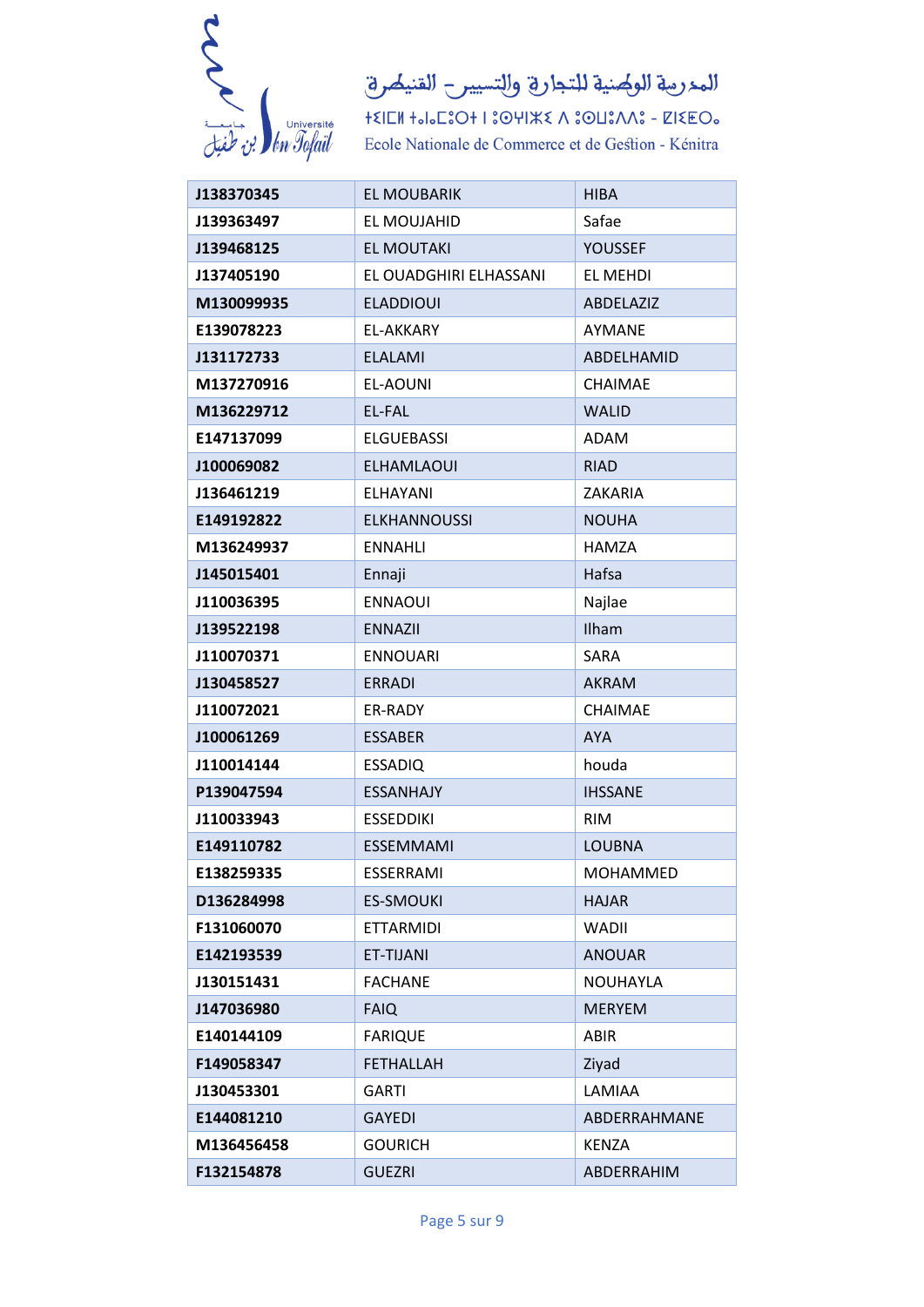

| J130416605 | <b>GUISSA</b>          | <b>ADAM</b>        |
|------------|------------------------|--------------------|
| M134124688 | <b>HABBACHICH</b>      | <b>KAWTAR</b>      |
| J130079562 | <b>HACHIM</b>          | <b>HIBAT ALLAH</b> |
| J148040411 | HADDOU OUMOULOUD       | <b>FADOUA</b>      |
| J130040801 | <b>HAJOUB</b>          | <b>OUMAIMA</b>     |
| M138175367 | <b>HAKIMI</b>          | <b>SALMA</b>       |
| M134139903 | <b>HAMMALI</b>         | <b>IBTISSAM</b>    |
| E137193296 | <b>HAMMIOUI</b>        | <b>HAJAR</b>       |
| J132371995 | <b>HANAFY ALI</b>      | <b>AMIR</b>        |
| E142200056 | <b>HANIM</b>           | <b>AMINE</b>       |
| J135535336 | <b>HARIM</b>           | <b>MALAK</b>       |
| J130064244 | <b>HARMIL</b>          | <b>ISLAM</b>       |
| H130020404 | <b>HIDA</b>            | Hanane             |
| E143078489 | Hjib                   | Riyad              |
| S136039137 | Hjila                  | Safae              |
| K136339337 | <b>HRIMECH</b>         | Meryem             |
| J138370432 | <b>HSAINE</b>          | SANAA              |
| N139135131 | <b>IDYS</b>            | <b>AYOUB</b>       |
| J130501629 | <b>INHID</b>           | <b>LOUBNA</b>      |
| J130494395 | <b>ISMAILI IDRISSI</b> | <b>KENZA</b>       |
| J142007393 | <b>ITTOUBANE</b>       | <b>WASSIM</b>      |
| J139114086 | <b>IZGAGHENE</b>       | <b>NAIMA</b>       |
| J138372002 | <b>JAOUAD</b>          | <b>KENZA</b>       |
| J136060576 | <b>JATOU</b>           | <b>AMINA</b>       |
| M138506125 | <b>JIJANE</b>          | <b>BASMA</b>       |
| J110074012 | <b>KADIRI</b>          | Zineb              |
| J138498201 | <b>KAMOUSS</b>         | SALMA              |
| J130176663 | <b>KANDROUCH</b>       | Zaynab             |
| E145191868 | <b>KANOUN</b>          | Youness            |
| J100062024 | <b>KARMI</b>           | <b>IKRAM</b>       |
| J134336624 | KASBAOUI               | AMAL               |
| J133405373 | <b>KASSAOUI</b>        | <b>MERYEM</b>      |
| E120031097 | <b>KEBCH</b>           | <b>KHADIJA</b>     |
| J110002246 | <b>KENSI</b>           | <b>REDA</b>        |
| E136078865 | KHADDA                 | FAHD               |
| J131374209 | <b>KHARMAZ</b>         | <b>YOUSSEF</b>     |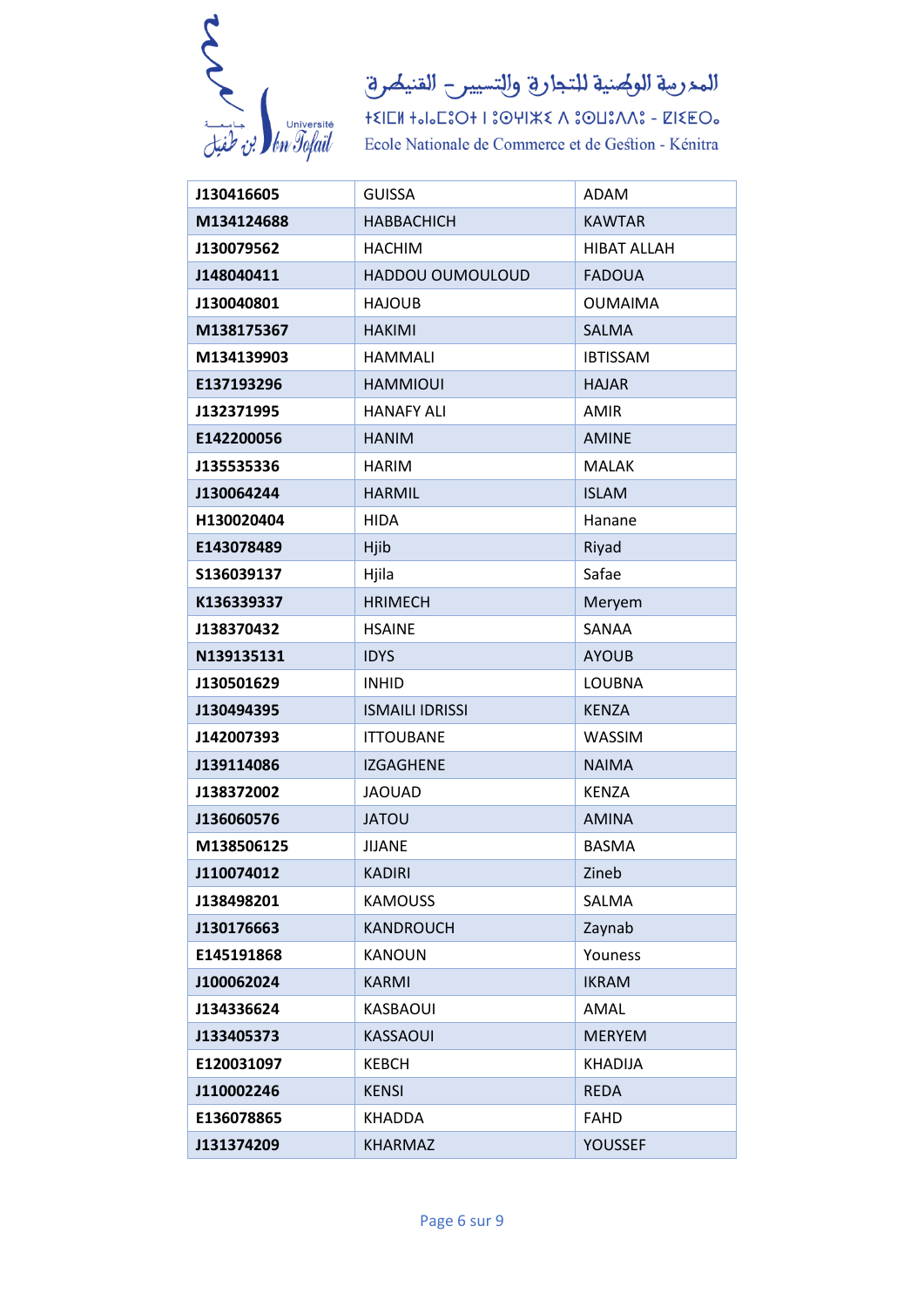

 $+\xi\|\Box\mathsf{M}\>+\mathsf{J}\mathsf{J}\Box\mathsf{E}\odot\mathsf{J}+\mathsf{I}\,\mathsf{I}\odot\mathsf{U}\|\mathsf{K}\mathsf{K}\wedge\mathsf{I}\odot\mathsf{U}\mathsf{I}\wedge\mathsf{M}\mathsf{I}\circ-\mathsf{Z}\|\mathsf{K}\mathsf{E}\,\mathsf{O}\mathsf{I}\circ$ Ecole Nationale de Commerce et de Gestion - Kénitra

| J134156966 | KHAYA              | YASSER<br><b>ABDOURABIH</b> |
|------------|--------------------|-----------------------------|
| J137372057 | <b>KHLIFI</b>      | <b>RADOUANE</b>             |
| J146045143 | <b>KHOUDRANE</b>   | <b>SAFAE</b>                |
| E139214824 | <b>KLEI</b>        | YOUSSEF AMINE               |
| J133388317 | LAADIMATE          | <b>WISSAL</b>               |
| L144057150 | LAASSIRI           | <b>ABIR</b>                 |
| E141100535 | LAAZIZI            | <b>AMINA</b>                |
| J139439806 | <b>LABIED</b>      | Zineb                       |
| J137363158 | LABRAHIMI          | SALMA                       |
| E134182210 | lachhab            | zineb                       |
| J134178464 | <b>LACHHEB</b>     | Chaimae                     |
| J134370386 | <b>LAFRAOUI</b>    | <b>SALMA</b>                |
| N139362228 | <b>LAGHRISSI</b>   | YASSIR                      |
| E134243877 | <b>LAHLOU MIMI</b> | <b>SALMA</b>                |
| J138394604 | <b>LAHRICHI</b>    | <b>HIND</b>                 |
| J147027253 | lajmi              | oussama                     |
| M130134676 | LAKDAOUI           | <b>IKRAM</b>                |
| J133507018 | LAMJARRAD          | <b>INTISSAR</b>             |
| J145003820 | <b>LAOUINI</b>     | YASMINE                     |
| J110069458 | LAYADI             | <b>MYRIAM</b>               |
| J132457444 | <b>LEGHBALI</b>    | <b>SIHAM</b>                |
| J136363168 | <b>LEHMER</b>      | <b>AYA</b>                  |
| J132439098 | LEMGHA             | <b>ZAKARIA</b>              |
| J130023555 | <b>Ihkaoui</b>     | aya                         |
| F137283894 | <b>LOUDIY</b>      | <b>FATIMA</b>               |
| J110000322 | <b>LYAKOBY</b>     | Marouane                    |
| J110034261 | <b>MAACHI</b>      | <b>MARWA</b>                |
| J131341424 | <b>MAAZOUZI</b>    | <b>SALMA</b>                |
| J137458568 | <b>MABCHOUR</b>    | LAMYAA                      |
| J132123793 | maghlaoui          | ayman                       |
| E140181054 | <b>MAHMOUCH</b>    | <b>BILAL</b>                |
| E144181055 | <b>MAHMOUCH</b>    | <b>ILIASS</b>               |
| J100028311 | <b>MAIT</b>        | <b>MERYEM</b>               |
| E139184543 | <b>MALIKI</b>      | <b>SALMA</b>                |
| E146191885 | <b>MASROUR</b>     | <b>ANASS</b>                |
| J136482328 | mazzout            | maryem                      |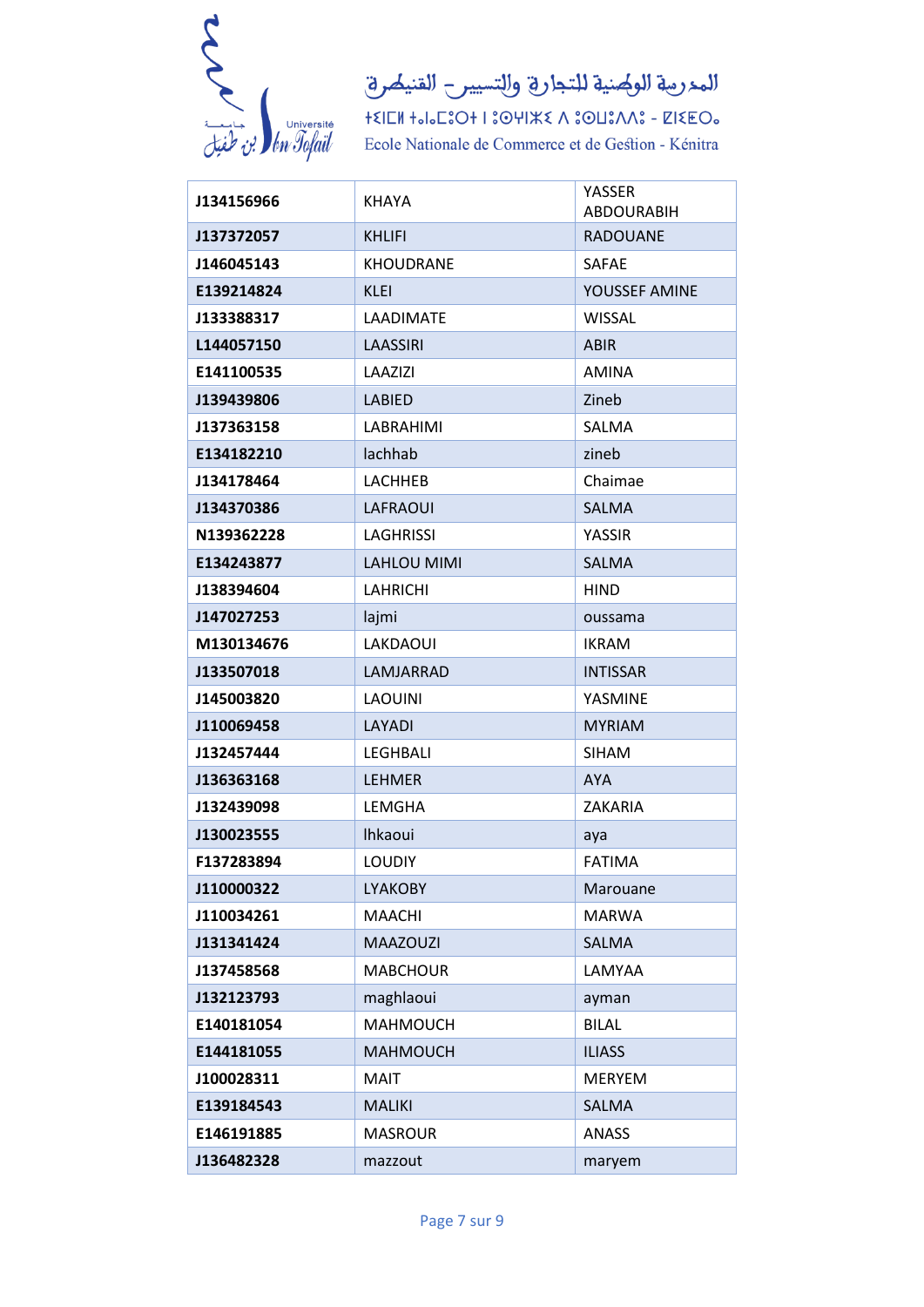

| M135134787 | MEJJI             | <b>ASMAE</b>        |
|------------|-------------------|---------------------|
| J110010961 | <b>MEKKIAT</b>    | Chama               |
| E146040041 | <b>MENAOUI</b>    | <b>FATIMAZAHRA</b>  |
| S137304599 | <b>MERIZAK</b>    | <b>KHAOULA</b>      |
| E133221854 | <b>MNICHER</b>    | <b>AYA</b>          |
| J140070217 | <b>MOFAKIR</b>    | <b>OUMAIMA</b>      |
| M120021247 | <b>MOHDADI</b>    | <b>HIND</b>         |
| E144110944 | <b>MOHIB</b>      | <b>EL MEHDI</b>     |
| J134175526 | <b>MONSIF</b>     | SALAHEDDINE         |
| J131176877 | <b>MOTI</b>       | <b>SAHAR</b>        |
| J110005128 | <b>MOUBTASIM</b>  | ZIYAD               |
| E148125824 | <b>MOUJTAHID</b>  | <b>DOUAE</b>        |
| N133050260 | <b>MOUNTASSIR</b> | <b>ZINEB</b>        |
| N139352124 | Mourchid          | Majdouline          |
| J110013240 | M'rabet           | EL Mehdi            |
| E134134099 | <b>MRAZ</b>       | <b>FARAH</b>        |
| N131351726 | M'STFA            | <b>KAWTAR</b>       |
| E100116582 | <b>NIOUA</b>      | <b>FERDAOUSS</b>    |
| J144037006 | <b>NOGOT</b>      | Siham               |
| J135480816 | <b>OUAHI</b>      | <b>RANIYA</b>       |
| E135236129 | <b>OUARDI</b>     | <b>MALAK</b>        |
| P110024752 | <b>OUARGUI</b>    | <b>MOHAMED AMIN</b> |
| M139159020 | <b>OUBERGHOUZ</b> | <b>ISMAIL</b>       |
| E142180237 | <b>OUDYI</b>      | SALSABIL            |
| J135429069 | OUJILAL           | <b>RIME</b>         |
| J110000308 | <b>RABOULI</b>    | Nada                |
| J144045153 | <b>RAFIK</b>      | SAMI                |
| J138439169 | <b>RAIS</b>       | <b>IMANE</b>        |
| E135195421 | <b>RAOUGUI</b>    | Douae               |
| J100027513 | Raqai             | Safaa               |
| E143092153 | <b>RAZZOUGUI</b>  | ABDELLAH            |
| J110075069 | <b>REGHAY</b>     | Aya                 |
| J120016292 | Reguibi           | Asmae               |
| J139502774 | <b>RHOMAD</b>     | NASRALLAH           |
| J138388292 | <b>ROUSSAFI</b>   | NASREDDINE          |
| J134153282 | SAADAOUI          | LAMYAE              |
| G134653036 | SADIKI            | AHMED               |